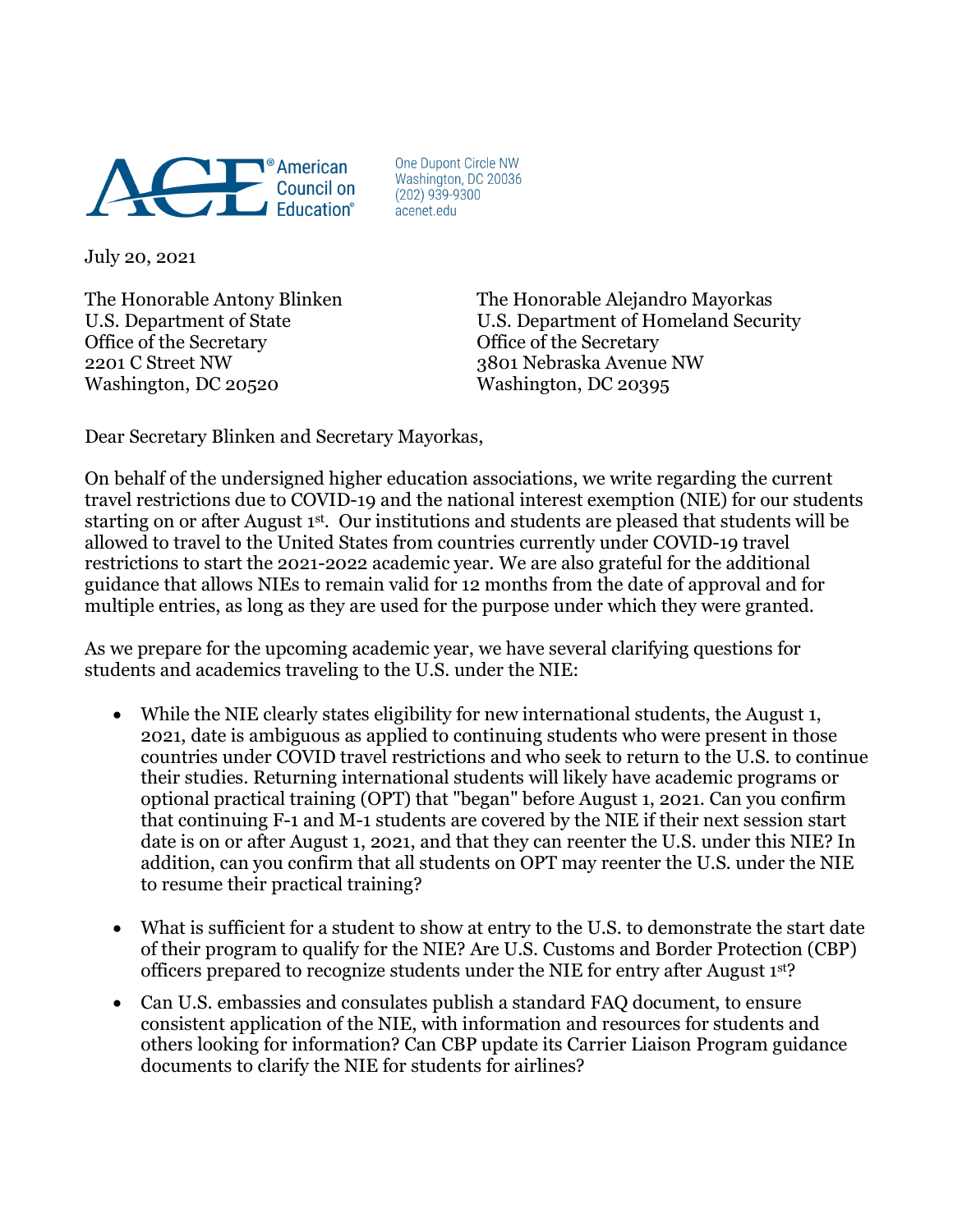- Would the NIE for students include J-1 students or will they continue to need an individual NIE before traveling to the U.S. to begin or continue a J-1 exchange visitor program in the college or university student category? These students are often engaged in the exact same types of programs of study that F-1 students participate in. Can they be considered under the blanket NIE policy?
- We are also concerned about the ability of our faculty and researchers, from countries under the COVID travel restrictions and on non-F or M visas, to travel to the U.S. before the start of the academic year. Will faculty or scholars traveling under other visa types, and who need to be in place for the start of the academic year, be allowed to enter the U.S. under the NIE?

We appreciate the ongoing efforts to prioritize student visa processing as embassies and consulates reopen, and we look forward to continuing to work with you to ensure that our students, faculty, and researchers can arrive safely in the U.S. for the fall semester.

Sincerely,

**JULIANE** 

Ted Mitchell President

Cc:

Ian Brownlee, Acting Assistant Secretary for Bureau of Consular Affairs, U.S. Department of **State** 

Tracy Renaud, Acting Director, U.S. Citizenship and Immigration Services, U.S. Department of Homeland Security

Traci Silas, Acting Executive Director for Academic Engagement and Campaigns, U.S. Department of Homeland Security

Rachel E. Canty, Director, Student and Exchange Visitor Program

On behalf of:

ACPA-College Student Educators International Alliance for International Exchange American Association of Collegiate Registrars and Admissions Officers American Association of State Colleges and Universities American Association of University Professors American Council on Education Association of American Colleges and Universities Association of American Universities Association of Catholic Colleges and Universities Association of Community College Trustees Association of Governing Boards of Universities and Colleges Association of Jesuit Colleges and Universities